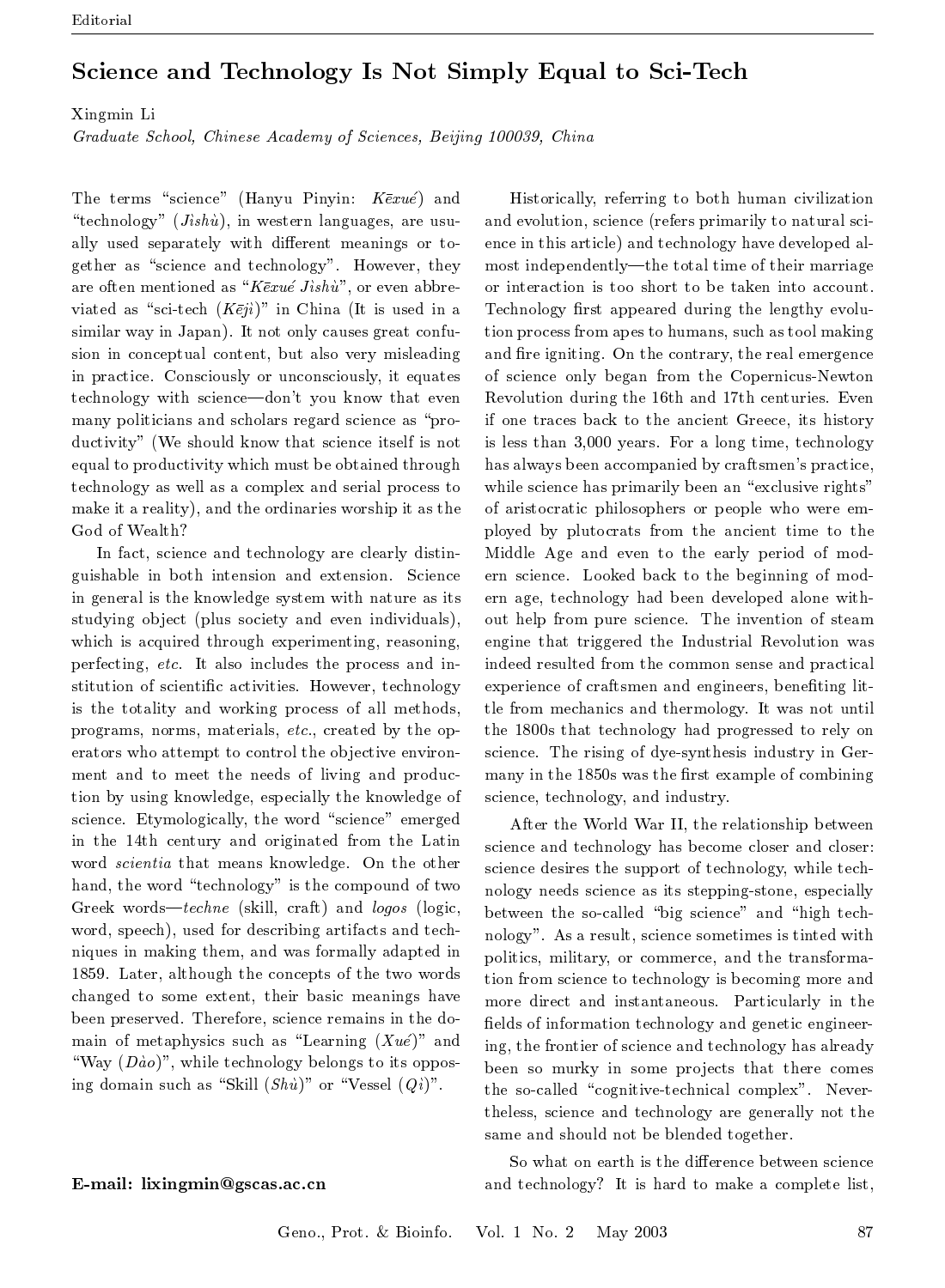but the main points may be summarized as follows. First, science studies nature itself, whereas technology deals with self-made or imaginary artificial objects. Second, science focuses on the part of nature that can be explored and recognized in order to seek the truth and acquire knowledge; technology focuses on the part of nature that can be utilized and manipulated to emphasize its application and benefits for the people. Third, science is curiosity-driven and stays away from the social relations in reality, whereas technology is mission-driven and stands closely to the social relations. Fourth, the objectives of scientific discovery are usually not obvious and need persistent interrogations with much occasionality, whereas the goal of technical inventions is often very clear beforehand, with less occasionality. Fifth, science addresses the questions of "what" and "why", whereas technology has to answer "what to do" and "how to do". Sixth, science mainly employs methodology such as experimentation, reasoning, induction, and deduction, while examination, design, experimentation, and modification are frequently used in technology. Seventh, the final results of scientific research are certain theories or knowledge systems, whereas the fruits of technical activities are processes and artificial objects. Eighth, the evaluating standard on science is either right or wrong based on the truth, whereas utilitarianism is a measure for technology, estimated by advantages and disadvantages or gain and loss. Ninth, science, to some extent, is in value-neutrality, or it only has few elements of value. In contrast, technology possesses value everywhere and all the time. There is an unbreakable bond between technology and value. Tenth, according to R. K. Merton, the norms of science are universalism, communism, disinterestedness, and organized scepticism. However, the norms of technology are quite different, which aim at gaining economic profits and materialized interests, starting with confidentiality agreement and ending with patented inventions.

What should be emphasized is that the essence of science is for freedom: science is a weapon for us humans to battle for freedom and to guide us marching toward new freedom and leaving behind the past, survival and obscuration. The freedom, both internally and externally, is prerequisite for the development of science; scientific research requires the spirit of free exploration. The basic concepts and principles of science are the fruits of the free creations of thoughts and free inventions of sense. The free exchange and publication should be available for scientific achievements.

Compared with science, the freedom of technology is highly limited. It does not only mean that the development and utilization of technology is restricted by many factors of the objective reality. What is more important is that, although technology may help people get rid of the restriction of environmental factors and be free to a certain extent, at the same time, people have to adapt the technology passively, which may result in the domination and rule of technology over human nature and the alienation of certain individuals.

From the nature of science it is easy to see that science, especially scientific thoughts, methods, and spirits at its bottom, is interlinked or complementary with humanism that pursues the truth, kindness, and beauty. Humanism without scientific spirits is not a true one but incomplete and deficient. I do not agree to the view that "science is a double-edged sword", nor do I agree that there is "negative knowledge" or "ruin-causing knowledge" in true scientific knowledge. Therefore, I strongly oppose the action that intentionally placing humanism and scientific spirits into the opposite positions while doing anti-science activities with the excuse of carrying forward the humanism. Undoubtedly, it is clear that technology actually is such a sword due to its role of bearing the burden of utility and value. The careful, prudent, and proper use of technology may benefit the people, while the faulty, extreme, and evil use of technology is sure to cause serious damage. Nevertheless, science is Prometheus, but technology may well be Prometheus the Angle, or Mephistopheles the Devil. My personal opinion is that science should have no forbidden zones and technology should be controlled.

By saying that science should have no forbidden zones, I mean that we SHOULD NOT and also CAN-NOT define boundaries and set forbidden zones for scientific research. The reason for SHOULD NOT is that science is activities of research with nonstop exploration, whose discrete object and purpose usually is indistinguishable. Meanwhile, the fields or questions of science are interrelated and have common grounds so that knowing one is quite helpful knowing the other. Thus, defining boundaries intentionally has little help but constraints to the free development of science; it is destructive to the fundamental and long-term interests and happiness of mankind, and might even jeopardize the survival of human species. (It can well be imagined once the fate of dinosaur is mentioned.) The reason for CANNOT lies on the difficulty that who can define the boundaries and how